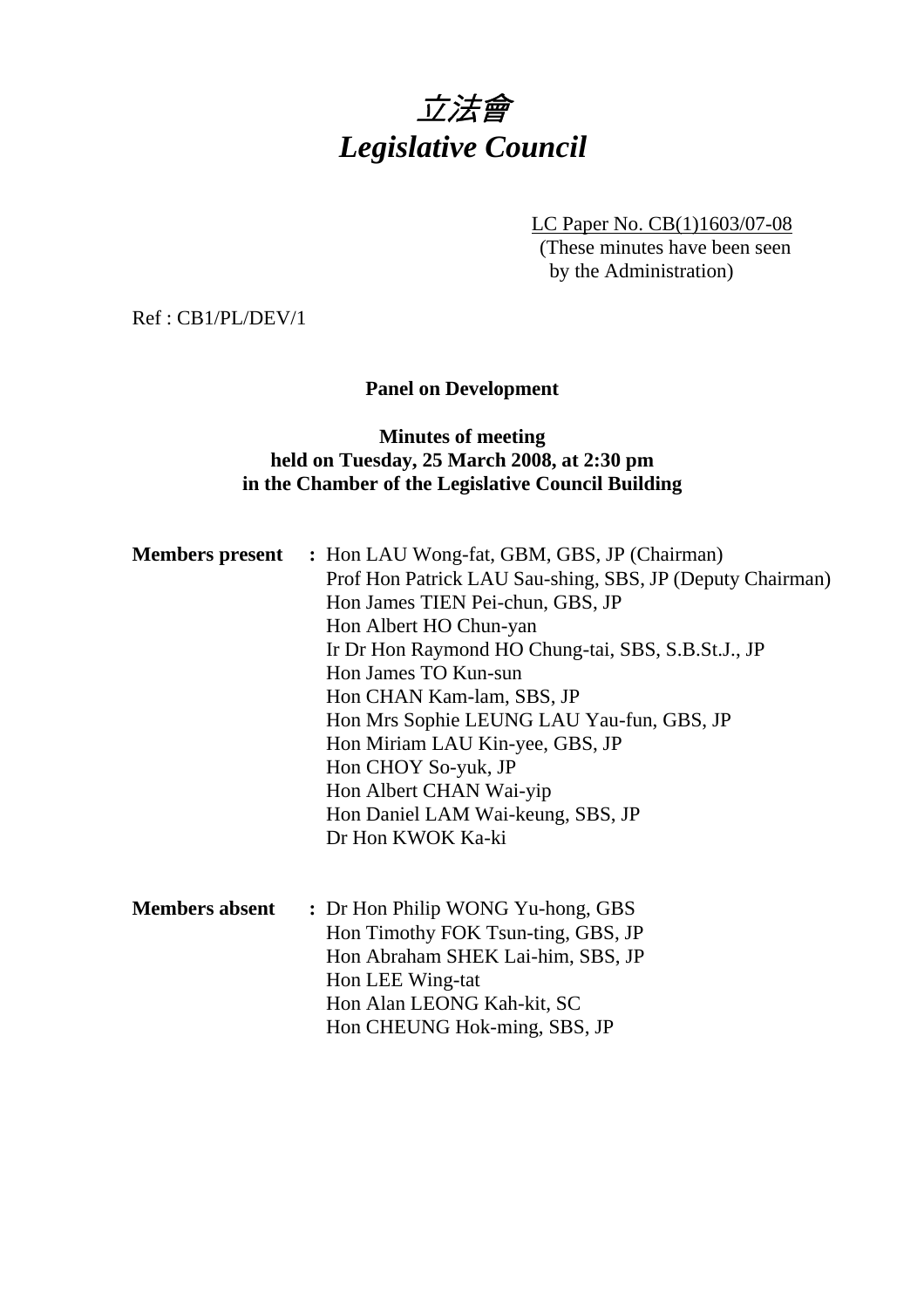| <b>Public officers</b><br>attending | : Agenda item III                                                                       |
|-------------------------------------|-----------------------------------------------------------------------------------------|
|                                     | Mr WONG Ming-to                                                                         |
|                                     | Principal Assistant Secretary (Works)2                                                  |
|                                     | Development Bureau                                                                      |
|                                     | Mr YEUNG Kwok-kuen                                                                      |
|                                     | Deputy Head of Civil Engineering Office<br>(Port & Land)                                |
|                                     | Civil Engineering and Development Department                                            |
|                                     | Ms NG Tze-Kwun, Kathy                                                                   |
|                                     | Senior Landscape Architect/Land Works 1<br>Civil Engineering and Development Department |
|                                     | <b>Agenda item IV</b>                                                                   |
|                                     | Mr Raymond YOUNG                                                                        |
|                                     | Permanent Secretary for Development<br>(Planning & Lands)                               |
|                                     | Mr Tommy YUEN                                                                           |
|                                     | Deputy Secretary for Development                                                        |
|                                     | (Planning $&$ Lands) 2                                                                  |

Mr CHEUNG Hau-wai Director of Buildings

Hong Kong Housing Society

Mr WONG Kit-loong Director (Property Management)

# **Agenda item V**

Mr Raymond YOUNG Permanent Secretary for Development (Planning & Lands)

Miss Annie TAM Director of Lands

Ms Joey LAM Deputy Commissioner for Tourism

**Clerk in attendance :** Ms Anita SIT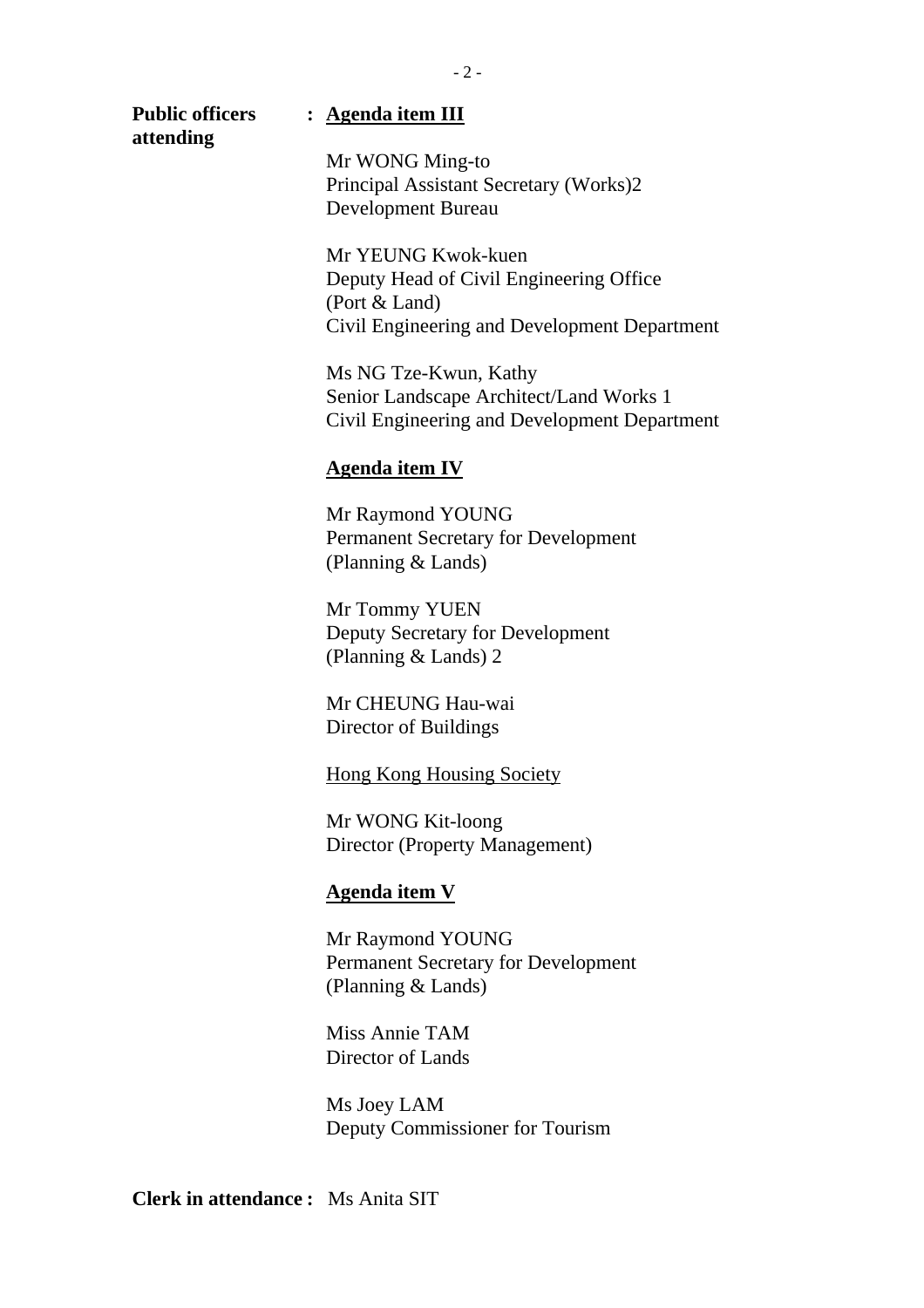### Chief Council Secretary (1)4

| <b>Staff in attendance : Mr WONG Siu-yee</b> |                               |
|----------------------------------------------|-------------------------------|
|                                              | Senior Council Secretary (1)7 |

 Ms Christina SHIU Legislative Assistant (1)7

#### Action

## **I Information papers issued since last meeting**

| (LC Paper Nos. $CB(1)957/07-08(01)$ -- | The 2008-2009 Application List  |
|----------------------------------------|---------------------------------|
| and $(02)$                             | and the relevant press release  |
|                                        | issued by the Administration    |
| LC Paper No.                           | -- Information paper on "The    |
| $CB(1)1107/07-08(01)$                  | Revitalisation of Tai O: Design |
|                                        | competition and proposals for   |
|                                        | early implementation<br>of      |
|                                        | improvement works" provided     |
|                                        | by the Administration)          |
|                                        |                                 |

Members noted the information papers issued since the last meeting.

## **II Items for discussion at the next meeting**

| $(LC$ Paper No. $CB(1)1069/07-08(01)$ -- List of outstanding items for |                                     |
|------------------------------------------------------------------------|-------------------------------------|
|                                                                        | discussion                          |
| LC Paper No. $CB(1)1069/07-08(02)$ -- List of follow-up actions        |                                     |
| LC Paper Nos.                                                          | Letters from Hon LEE Wing-tat,      |
| $CB(1)1007/07-08(01), (02)$ and $(03)$                                 | Dr Hon KWOK Ka-ki and               |
|                                                                        | Hon Alan LEONG Kah-kit on           |
|                                                                        | "Compliance by real estate"         |
|                                                                        | developers with land lease          |
|                                                                        | conditions or conditions            |
|                                                                        | imposed by the Town Planning        |
|                                                                        | Board on the provision of open      |
|                                                                        | space and facilities for use by the |
|                                                                        | public")                            |
|                                                                        |                                     |

2. Members agreed that the following items would be discussed at the next regular meeting scheduled for 22 April 2008 --

- (a) Hong Kong-Shenzhen cooperation on cross-boundary planning;
- (b) Compliance by real estate developers with land lease conditions or conditions imposed by the Town Planning Board on the provision of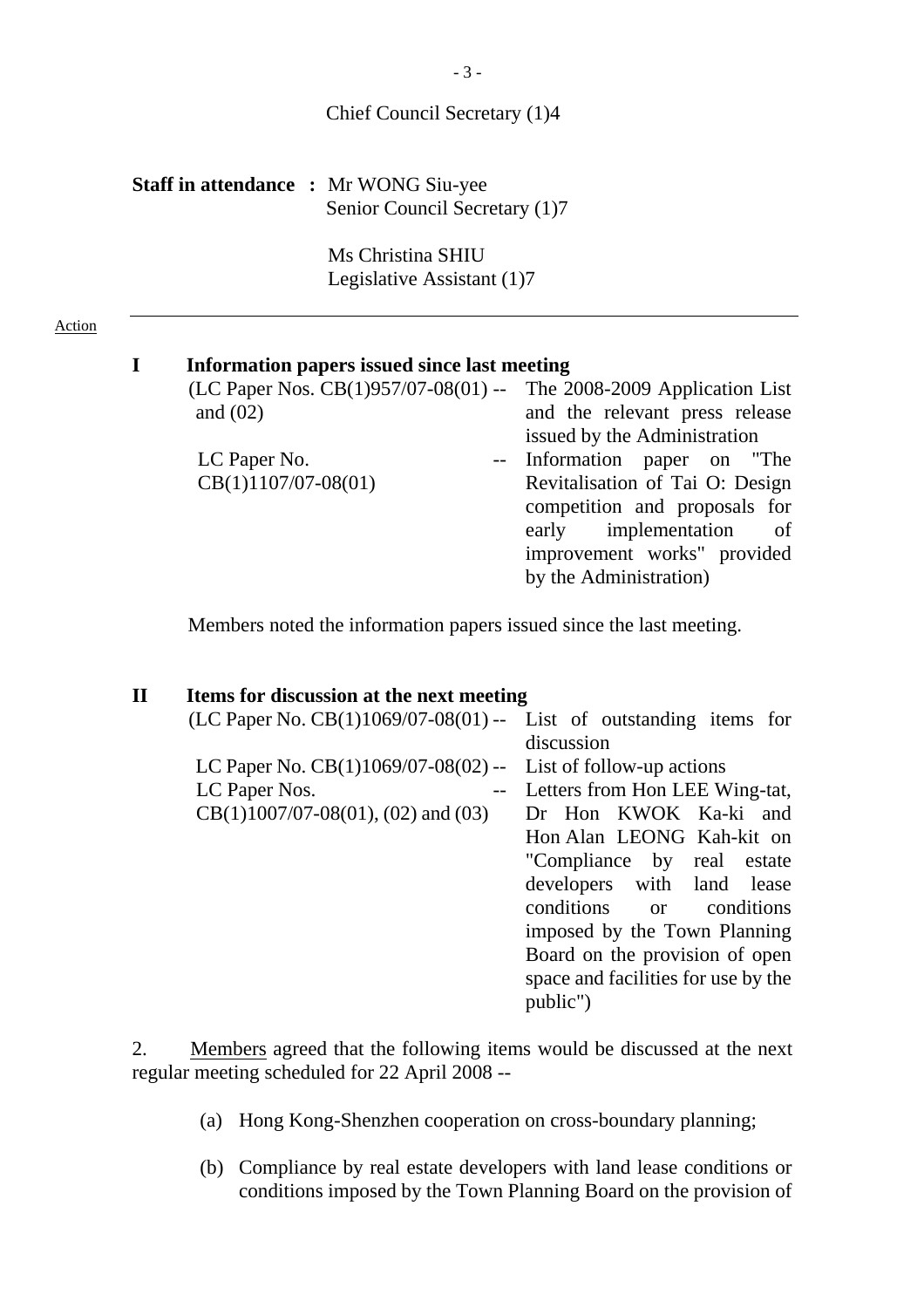open space and facilities for use by the public; and

(c) Mandatory building inspection scheme and mandatory window inspection scheme.

Members also agreed to advance the starting time of the meeting by 30 minutes to 2:00 pm.

**III Development and implementation of Greening Master Plans - progress report**   $(LC$  Paper No.  $CB(1)1069/07-08(03)$  -- Information paper provided by the Administration)

3. The Deputy Head of Civil Engineering Office (Port & Land), Civil Engineering and Development Department (DHd/CEO) delivered a Powerpoint presentation to highlight the salient points of the Administration's paper and the themes of the Greening Master Plans (GMPs) in the project areas.

> (*Post-meeting note*: The soft copy of the presentation notes (LC Paper No.  $CB(1)1136/07-08(01)$  was subsequently issued to members on 26 March 2008.)

4. Ir Dr Raymond HO expressed support for the Administration's proposal. He commented that the proposed budget for greening was on the low side and the scope of greening could be expanded to include greening of slopes and footbridge rooftops. Vertical greening for buildings and other structures should not pose any problems because a safety factor had been built into the structural loading. More greening could help improve air quality.

5. In response, DHd/CEO said that the Administration's greening measures included greening for slopes and footbridges. A trial for greening the Rumsey Street footbridge rooftop was in progress. If the outcome was successful, greening for other footbridge covers would be carried out where feasible. For new footbridges, guidelines for greening were already in place.

6. Mr CHAN Kam-lam welcomed the Administration's proposal. He asked whether the project could start earlier instead of September 2008. He pointed out that some existing trees were blocking traffic lights and road signs, some were damaged, and some had withered and died. He asked whether the Administration would regularly inspect and trim the trees and whether there were any programmes to maintain the trees in a healthy state. He further asked whether maintenance of trees was managed by the Leisure and Cultural Services Department (LCSD) or respective District Councils. As regards tendering of greening works, he commented that the works could be divided into smaller packages so that more contractors could participate in the greening works.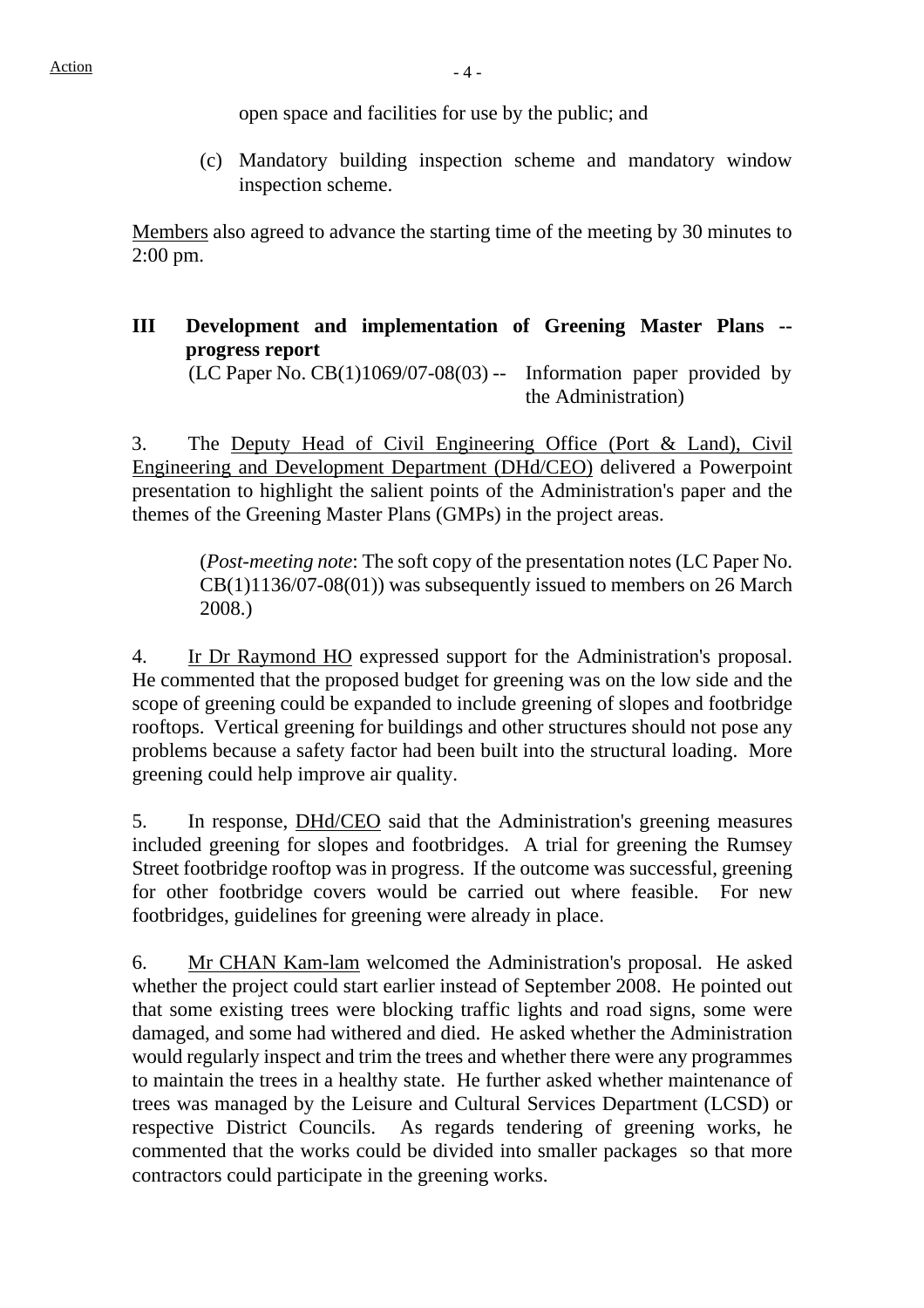7. In response, DHd/CEO said that the Administration would implement the project as soon as possible upon completion of the tender exercise. In implementing greening works, the Administration had already assessed the possible impacts of the greening works on traffic lights and road signs during the design and consultation stages. The greening works would be put out to tender according to specific requirements and the successful contractor could engage sub-contractors to carry out the greening works. As regards plant maintenance, the Principal Assistant Secretary (Works)2 (PAS/W2) said that LCSD would be responsible for most of the work. It would regularly inspect, trim and implement measures to care for the plants. To avoid visual blockage of traffic signs and traffic light, suitable species would be chosen. Nevertheless, it would be difficult to completely prevent the plants from being vandalized.

8. Ms Miriam LAU expressed support for the Administration's proposal. She was however disappointed that the visual effects of greening were not impressive. To illustrate her point, she said that the plants could be planted in such a way so as to create a specific pattern to enhance visual impact. As regards the timing for the implementation of GMPs in the New Territories, she asked whether the schedule could be advanced, especially for areas near boundary crossing points. As for the budget, she asked whether the \$9 million estimated annual recurrent expenditure covered maintenance costs of the plants. As regards the future Central waterfront, she asked whether there would be coordination between its design and the greening works in the area. She shared the view that there should be timely maintenance of trees so as to avoid visual blockage of traffic lights and road signs. She further asked whether there were any measures to prevent trees from visually blocking the signs of shops.

9. In response, PAS/W2 said that the Administration was fully aware of Members' aspirations for earlier implementation of GMPs in the New Territories. The design of some greening works, such as that for the North Lantau Highway, had been advanced and was already in progress. The \$9 million estimated annual recurrent expenditure covered the costs for items such as irrigation, maintenance and inspection. Suitable species would be chosen to avoid visual blockage of traffic lights and road signs and the Administration would ensure timely maintenance of the plants. As regards coordination between greening in Central and the design of the future Central waterfront, DHd/CEO said the Administration would give due attention to the issue and the design of the greening measures in the area could be adjusted if necessary. In developing and implementing GMPs, the Administration would organize community forums, and District Councils and shop operators concerned would be consulted.

Admin 10. Mr Albert CHAN expressed support for the Administration's proposal. He was however concerned about the greening costs. He sought information on the total greening areas of the project areas in question; the cost per square metre of greening area for the project areas in question; and the respective unit costs for planting trees and shrubs under the project. He considered that the ratio of the consultants' fees to the total budget was unacceptable because it was too high. He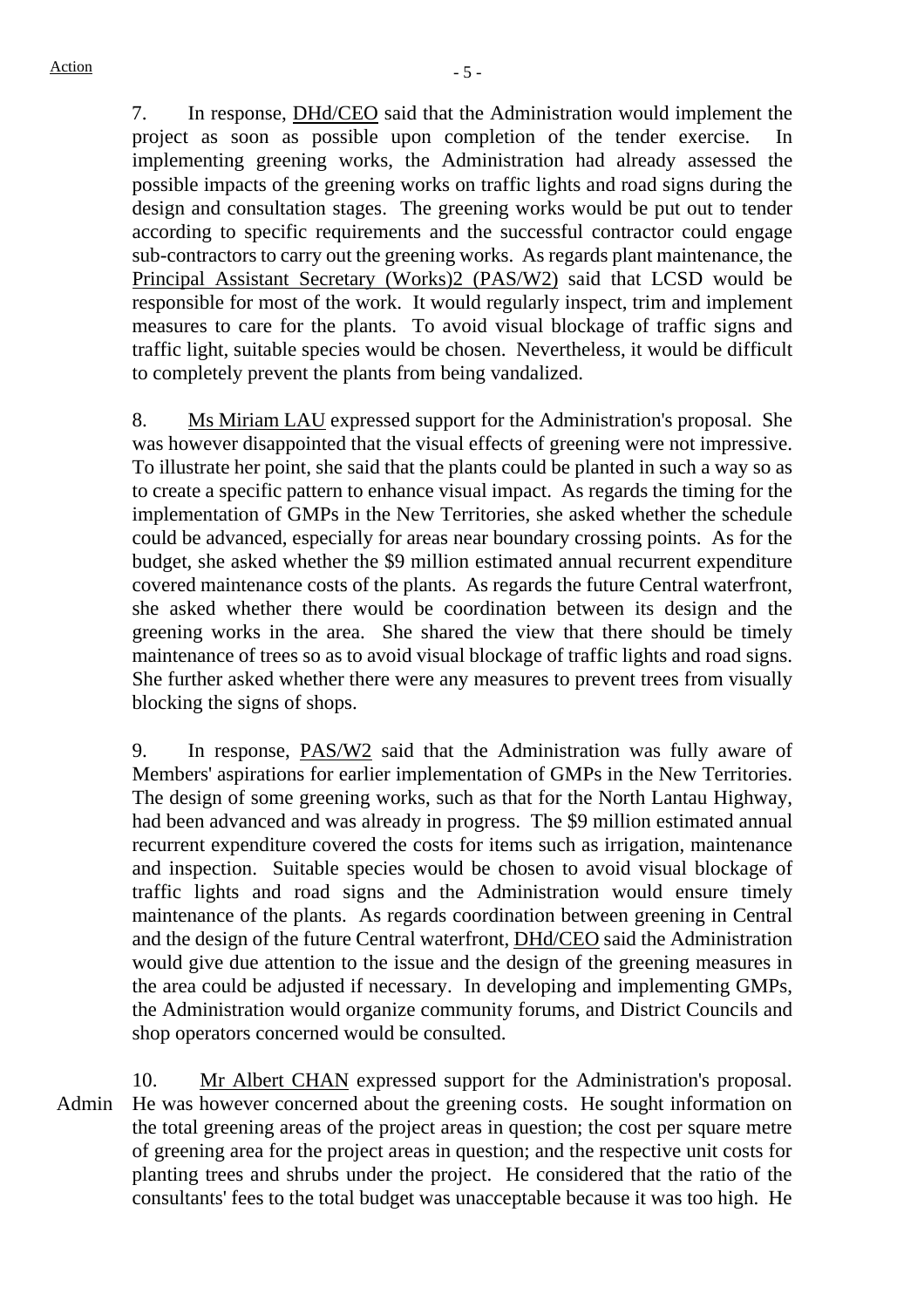also suggested that the Administration consider outsourcing greening works on a trial basis to see whether it would bring about better greening effects.

11. In response, DHd/CEO said that the cost per square metre of greening area for the project areas in question was similar to that for the completed greening works in Central and Tsim Sha Tsui. The consultants' fees included the costs for resident staff, such as engineers and supervisors. He undertook to provide the information requested by Mr Albert CHAN.

12. Prof Patrick LAU asked whether the project would include streetscape improvement work like street railings. As regards maintenance, he considered that it would be undesirable for LCSD alone to carry out maintenance of plants. In order to facilitate greening works, he asked whether the Administration would consider relocating underground utilities ducts. He also shared the view that vertical greening would be desirable.

13. In response, DHd/CEO said that the Administration would carry out vertical greening where feasible. Small scale improvement works for street railings and pavements, where appropriate, would be carried out in conjunction with the proposed greening works. However, the current budget did not make provisions for large scale improvement of railings and pavements which were usually carried out in conjunction with other public works. Maintenance of plants was mainly carried out by LCSD and some other departments were responsible for part of the work. The Administration would conduct investigations on the layout of underground utilities ducts and identify suitable locations for greening. If the actual layout of the ducts was found to deviate from the results of the investigation, the Administration would adjust its plans accordingly. The Administration had no plan to carry out massive relocation of underground utilities ducts because it would take a long time and cause serious disturbance to the public. Nevertheless, small scale relocation might be considered.

14. Mr James TO commented that in choosing locations for greening, places which were unfrequented might not be desirable even if large areas of greening could be carried out at those locations. He pointed out that greening was sometimes deliberately not carried out at certain locations because trees and plants might create visual barriers, hinder Police patrol and facilitate illegal activities such as drug trafficking. The Administration should consult the Police under such circumstances.

15. In response, Hd/CEO said that the Administration would consult District Councils, residents and the Police to collect their views. The specific characteristics of each district would be taken into consideration when designing and implementing greening works.

16. Miss CHOY So-yuk also expressed concern on the high consultants' fees and sought explanation on the need for so many resident site staff. She was dissatisfied that vertical greening for footbridges was still at the trial stage after so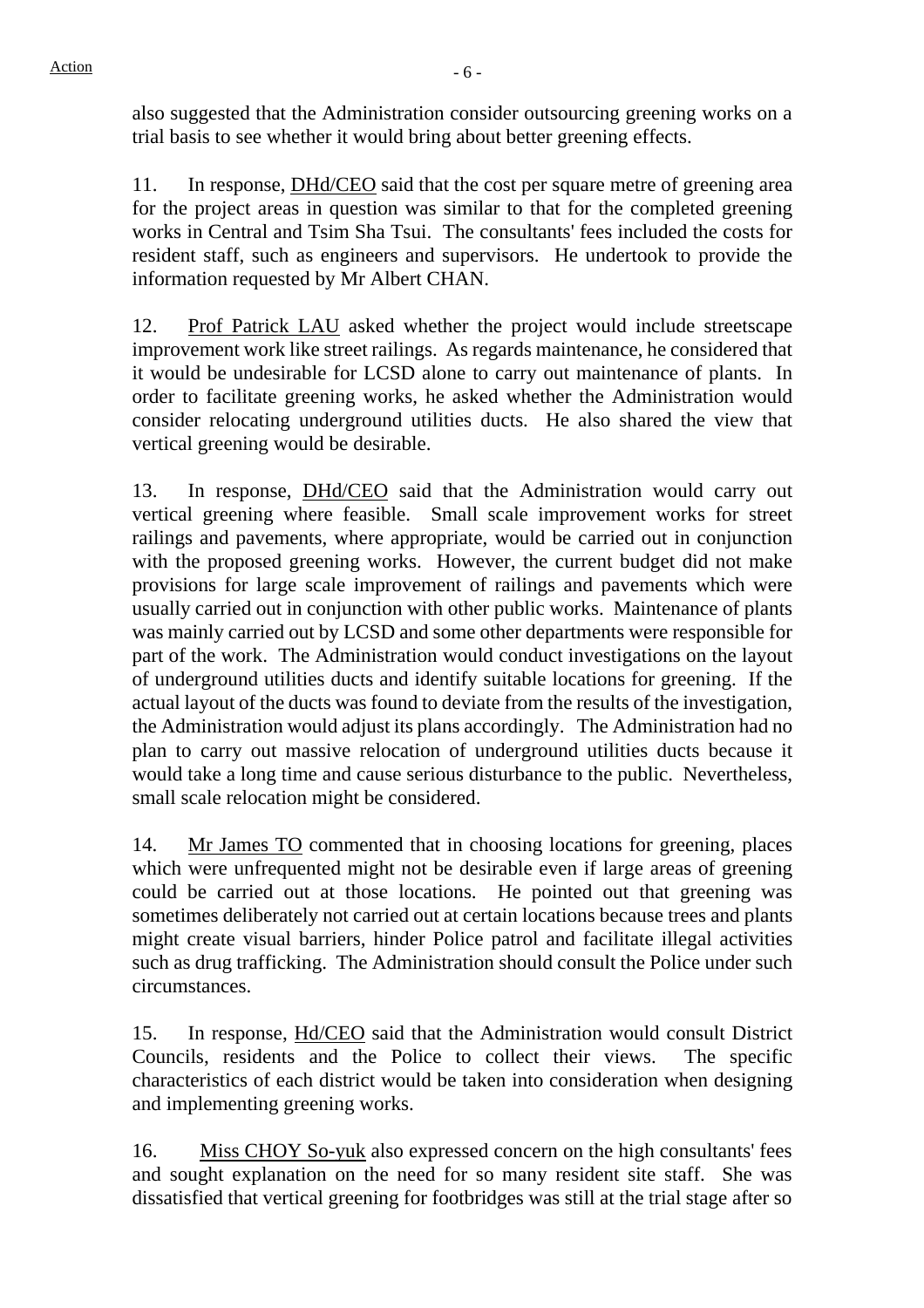Admin many years. She requested the Administration to provide the information on vertical greening for existing footbridges, the respective unit costs for planting trees and shrubs under the project; and the items covered by the consultants' fees, including the number and type of the resident site staff.

17. In response, Hd/CEO said that resident site staff from various disciplines, such as engineer, landscape architect, inspector of works and field officer, would be required. Vertical greening had been carried out for some existing footbridges in Wan Chai and Central. He undertook to provide the information requested by Miss CHOY So-yuk.

Admin 18. Dr KWOK Ka-ki expressed support for the Administration's proposal. He was however also concerned about the high consultants' fees and less than satisfactory greening effects. He requested the Administration to provide maps showing the locations where greening works would be implemented under the project and records of community forums during which various parties had been consulted. He commented that the Institute of Landscape Architects could be invited to give its views when the subject was next discussed. He shared the view that the development and implementation of GMPs in the New Territories should be expedited. To capitalize on community resources, he urged the Administration to solicit support from the private sector and voluntary organizations in implementing greening works.

19. In response, Hd/CEO said that the website of the Civil Engineering and Development Department contained information on the coverage of GMPs. The Administration would consult residents through public forums, and District Councils and professional organizations would also be consulted. Some professional organizations served as advisers in greening works and the Institute of Landscape Architects was one of the advisers of the GMP Committee. As for development and implementation of GMPs in the New Territories, the Administration had already expedited the progress. In carrying out greening works, the Administration would work in concert with non-Government bodies and some greening works had been carried out or sponsored by the private sector. He undertook to provide the information requested by Dr KWOK Ka-ki.

# **IV Building Maintenance Grant Scheme for Elderly Owners**

(LC Paper No.  $CB(1)1069/07-08(04)$  -- Information paper provided by the Administration)

20. The Permanent Secretary for Development (Planning & Lands) (PS(PL)) highlighted the background of the Building Maintenance Grant Scheme for Elderly Owners (the Scheme) and the Director of Buildings (DB) briefed members on the details of the Administration's proposal.

21. Mr James TIEN expressed support for the Administration's concept of providing assistance to elderly owner-occupiers in maintaining their properties.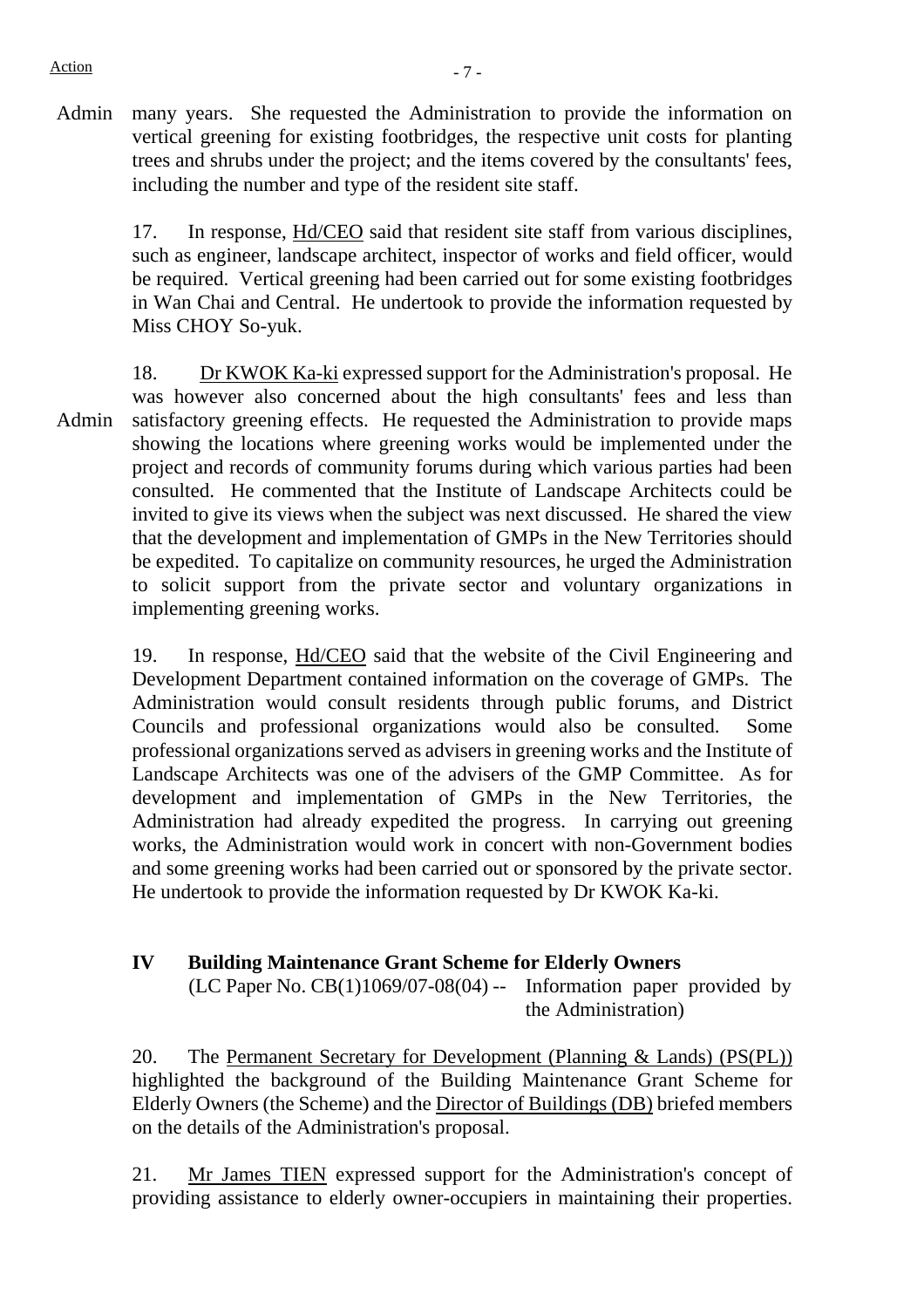He asked whether the Hong Kong Housing Society (HKHS) would charge administrative fees for operating the Scheme. He further asked the Administration to explain how many elderly owner-occupiers would benefit from the Scheme and the basis for seeking funding approval of \$1 billion from the Finance Committee.

22. In response, PS(PL) said that the HKHS would not charge any administrative or application fees. It would employ additional staff to operate the Scheme using its own resources. Only a very small part of the \$1 billion would be used for reimbursing out-of-pocket expenses incurred by HKHS. The estimated 1 000 elderly owner-occupiers who would benefit immediately from the Scheme included those who had a charging order registered against their titles. They could repay part or all of their debts using the grant provided under the Scheme. Out of some 30 000 orders issued by the Buildings Department (BD) annually, about 3 000 or 10% were cases involving elderly owners. The \$1 billion funding was an initial estimate and the Administration would review the amount of funding after the Scheme had been implemented.

23. Mr CHAN Kam-lam welcomed the Administration's proposal because it could assist elderly owner-occupiers living in old districts. He asked whether HKHS would provide assistance to elderly owner-occupiers living in properties where there were no owners' corporations. He further asked whether HKHS would provide one-stop service by offering advice and assistance in the tendering process, such as identifying suitable professionals and consultants for maintenance works. He also pointed out that some practitioners in the building maintenance sector had worries that HKHS would dominate the market after implementation of the Scheme.

24. In response, PS(PL) said that HKHS had been operating similar building maintenance schemes and the Scheme was specifically catered for elderly owner-occupiers. The Director (Property Management), HKHS further explained that HKHS would provide a subsidy of \$3,000 to assist owners in setting up owners' corporations. It would provide subsidies and technical support in assisting owners in maintaining their properties. It would also offer loans for interior property maintenance. The existing and proposed schemes would complement each other and HKHS had over 100 technicians to provide services to residents. HKHS had set up nine Property Management Advisory Centres to provide one-stop service. Apart from HKHS, BD and the Urban Renewal Authority also offered building maintenance schemes and citizens could obtain relevant information about building maintenance by calling the hotlines.

25. Mr Albert HO said that the Democratic Party welcomed the Administration's proposal. He expressed support for the policy direction and the Administration could apply for additional funding in future if necessary. The Scheme would create a spin-off effect in enhancing amenity and creating employment opportunities. He considered the asset limit of \$338,000 reasonable. However, the salary limit of \$5,900 was too low because the limit for other similar schemes was at least \$7,900. He asked how HKHS would handle cases where the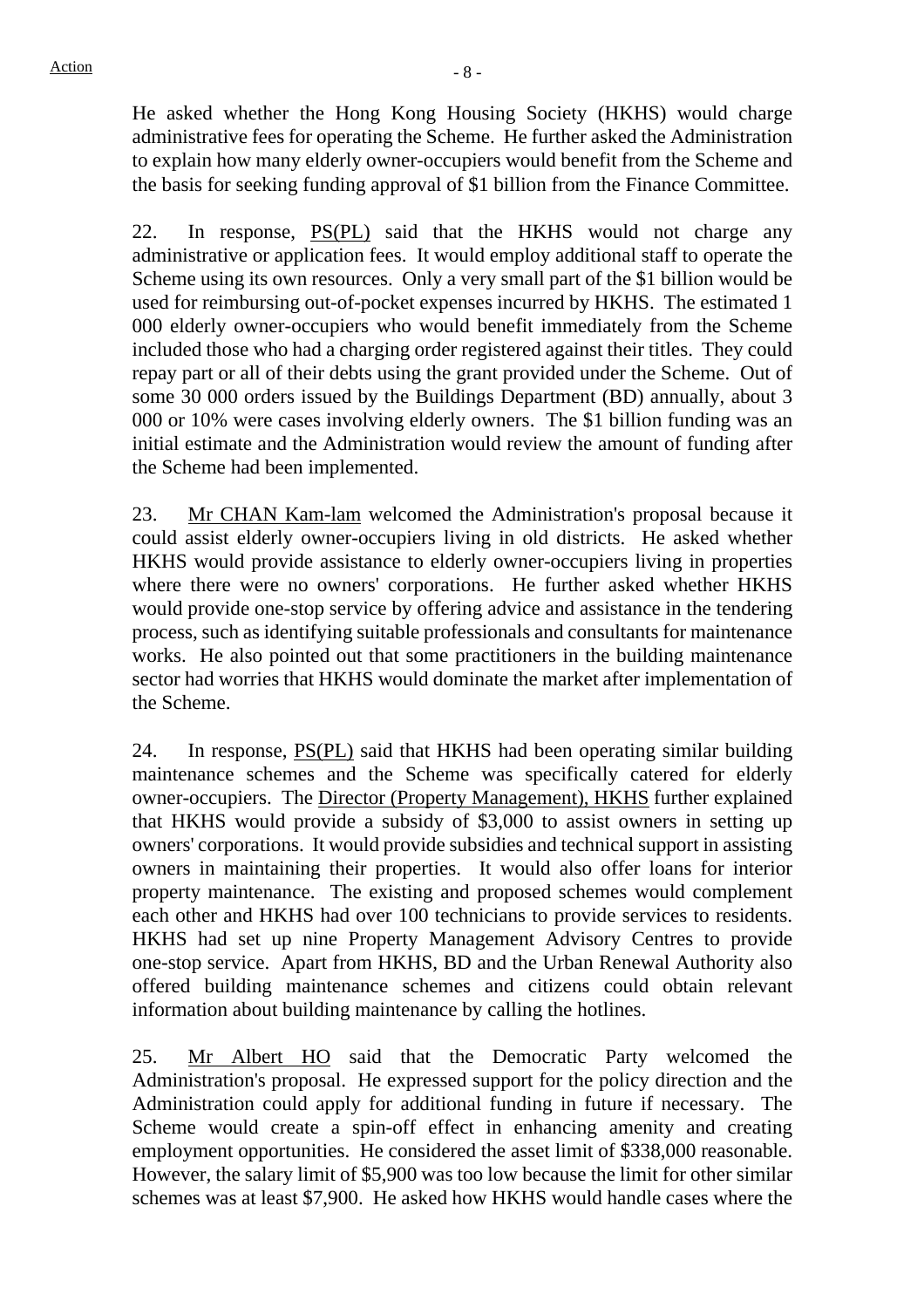titles of the properties concerned had been transferred by the elderly owners to their children. He further asked whether HKHS would consider exercising discretion for elderly owners who maintained their living from rental income through leasing out their properties.

26. In response, DB said that the salary limit was set by making reference to the amount of normal old age allowance and a reasonable level of living could be maintained with a salary of \$5,900. The Administration would consider Mr Albert HO's view in this regard. It was necessary to lay down clear eligibility criteria for the Scheme. Elderly who had transferred the titles of their properties to their children aged below 60 would not be eligible for the Scheme. Elderly owners who had leased out their properties to earn rental income would have to bear the maintenance costs of their properties. Mr Albert HO requested the Administration to further consider allowing discretionary treatment for the elderly who had transferred the titles of their properties to their children but had to bear the maintenance costs of the properties.

27. Prof Patrick LAU asked whether the Scheme would cover comprehensive maintenance of a whole building for various items, such as external wall and fire services. He was worried that some non-eligible owners might not be willing to share the maintenance costs for a whole building.

28. In response, **DB** said that the Scheme would cover a wide scope of works, such as repair works at the external walls and removal of unauthorized building works. For owners who were not eligible under the Scheme, other similar schemes would be available to assist them in carrying out maintenance works for their properties. If the proposed Mandatory Building Inspection Scheme was implemented, building maintenance would be further enhanced.

29. Ms Miriam LAU asked whether elderly owner-occupiers could make an application under the Scheme if the maintenance costs were higher than \$40,000 for each owner. She sought clarification on the cut-off date for the age criterion of 60 or above. As regards the \$1 billion funding, she asked whether the unused funds for a year would be carried over to the following year and how the Administration would handle the situation in case the \$1 billion was insufficient. She commented that HKHS should have a monitoring mechanism to ensure that the maintenance works were carried out as stated to avoid abusive use of the grant provided under the Scheme.

30. In response, PS(PL) said that applications could still be made if the maintenance costs were higher than \$40,000 for each elderly owner-occupier. However, the grant for each elderly owner-occupier would be capped at \$40,000. The cut-off date for the age criterion would depend on when the Scheme would start operation and the exact cut-off date remained to be decided. The \$1 billion funding was for five years and the Administration would review the effectiveness of the Scheme and might apply for additional funding if justified. As regards the need for a monitoring mechanism, the Director (Property Management), HKHS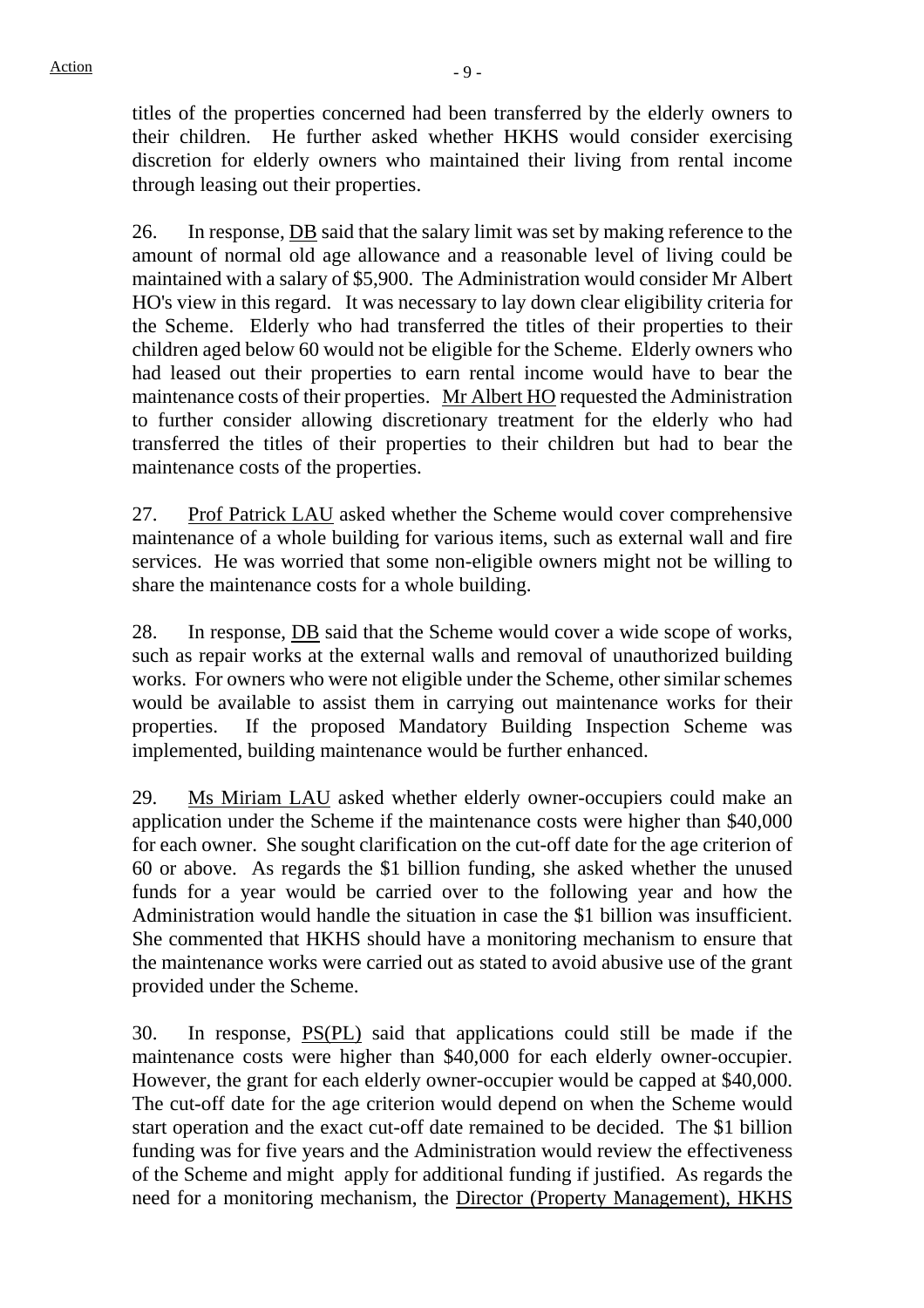said that HKHS would continue to use the existing monitoring mechanism. HKHS would vet quotations received and carry out inspections on the maintenance works.

31. The Chairman asked whether elderly owner-occupiers of small houses in the New Territories would be eligible for the Scheme. PS(PL) answered in the affirmative.

**V Planning and land measures to facilitate the development of hotels**   $(LC$  Paper No.  $CB(1)1069/07-08(05)$  -- Information paper provided by the Administration)

32. PS(PL) gave a brief introduction on the Administration's paper (LC Paper No. CB(1)1069/07-08(05)).

33. Dr KWOK Ka-ki was worried that some developers would apply for lease modification of hotel sites and redevelop those sites for other more profitable uses after a period of time. He asked whether the Administration had any measures to tackle the situation, and considered that those sites should be put up for sale by auction if change of use was involved. He also asked whether the Administration would designate more sites for hotel development. As for the locations of hotel sites, he considered that tourists would prefer urban areas and some of the sites designated by the Administration were unattractive because they were located in industrial areas.

34. In response, PS(PL) said that designation of additional hotel sites would depend on the market's response to the 10 sites on the Application List. The number of hotel sites could be increased if necessary. Out of the 10 sites, seven were located in urban areas and three in the New Territories. It was necessary to provide a variety of hotels in different districts in order to cater for different market segments. The Director of Lands (D of L) said that the 10 hotel sites in the Application List would be put up for sale by auction and the process would be open and fair. If such hotel sites were successfully triggered and sold, the hotel use would form part of the lease conditions. Under the existing policy, developers should submit applications for lease modification for change of use of the sold hotel sites. Whether such applications would be approved would be decided by the Administration. As developers would need to devote considerable resources to hotel development, it was unlikely that they would apply for change of use lightly. The Application List was not the only source of supply of land for hotel developments. Even if some existing leases did not allow for hotel development, developers could apply through lease modification to develop hotels. For some other sites where the leases provided for a more general use, hotel development was allowed as one of the permitted uses.

35. Mr James TIEN said that the Liberal Party supported the Administration's proposal because there was insufficient supply of hotel rooms at present. He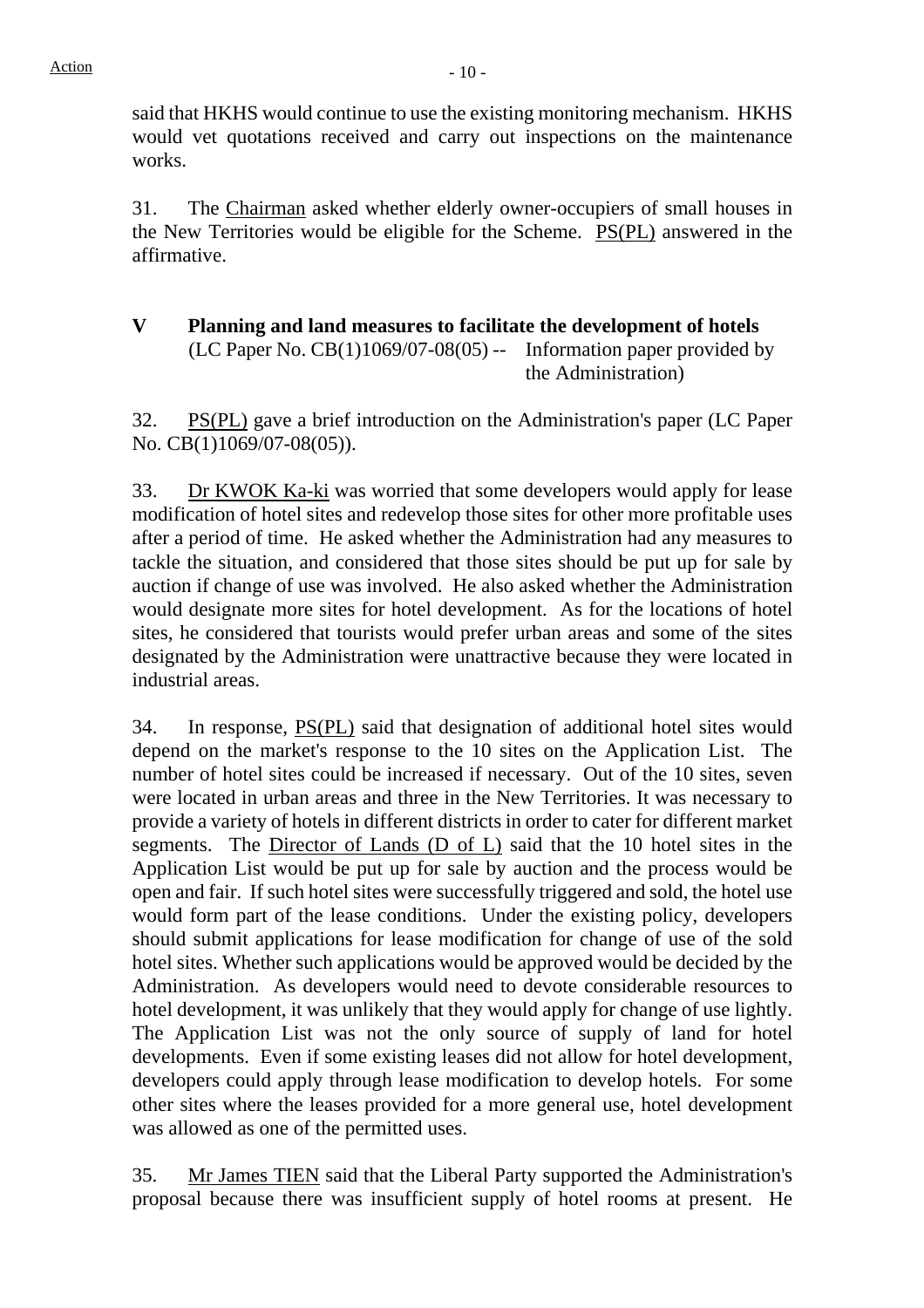pointed out that for sites with a plot ratio of 15, developers would use them for office development rather than hotel development. For hotel sites where no premium reference would be available, he asked how the Administration would assess the premium. He was worried that developers could not easily trigger hotel sites in the Application List for auction, and asked what measures the Administration would take to facilitate successful triggering. To address the concern that developers might apply for lease modification of hotel sites for other uses, he suggested that the Administration could consider specifying that those hotel sites must be used for hotel development within a specific period of time, say 20 to 30 years.

36. In response, D of L said that the Application List system was market-driven and the reserve price was set based on valuation by professional surveyors in the Lands Department. For hotel sites with no readily available reference premium, the surveyors would assess the reserve price based on their expertise and make adjustments to the reference premium figures that were available. The Application List system had been in operation for several years and was found to be an effective system. To facilitate the triggering of sites from the Application List for auction, the required deposit, which could be in the form of bank guarantee or cashier order or a certified good cheque, was only 5% of the submitted bid and subject to a maximum amount of \$25 million. Depending on the exact design, the 10 sites in the Application List could provide about 9 000 to 11 000 hotel rooms. PS(PL) added that although there was no guarantee that any particular site could be successfully triggered for auction, experience showed that the transaction price was often very much higher than the reserve price.

37. Mr CHAN Kam-lam welcomed the Administration's proposal. He was however worried that if developers were not keen to trigger hotel sites for auction, the goal of facilitating hotel development could not be achieved. The Administration should review the arrangement if there were no successful triggers within a specific period of time, say one to two years. On this point, he asked whether it was possible to supply hotel sites through regular auctions. He considered that the Administration should have policy support for the hotel industry and asked whether the Administration would consider relaxing requirements and constraints applicable to hotel developments. The Administration should create an environment under which investors would find it profitable to invest in hotel developments. He considered that the locations for hotel sites could be increased because hotels of different standards would be required.

38. In response, PS(PL) said that measures were already in place to encourage hotel developments. For instance, the plot ratio for hotel sites could be up to 15, and the floor area for facilities such as laundry room would be discounted from the calculation of gross floor area. On the suggestion of conducting regular auctions for hotel sites, he said that the present system ensured that there was market demand for a site before it was auctioned. In a regular auction, if the reserve price was not reached during the bidding and the site had to be withdrawn as a result, the